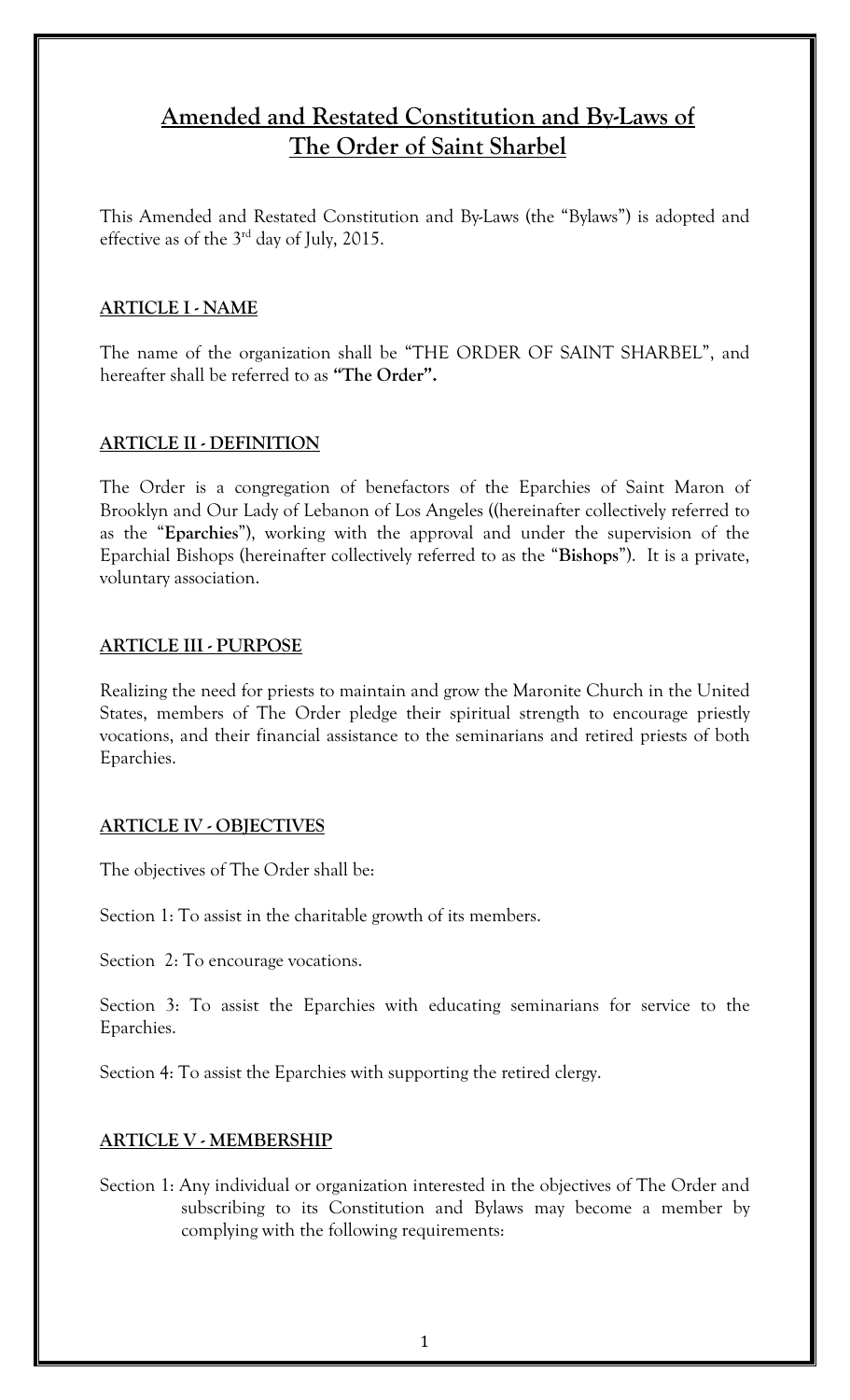- a) Submitting a completed membership application for The Order with the approval of the applicant's Pastor, if in an area served by the Maronite Church, and the applicant's Bishop.
- b) Paying the appropriate amount in dues. The dues are as follows:
	- a. Annual Membership: \$500 contribution yearly.
	- b. Perpetual Membership: a one-time contribution of \$5,000; or, for those Annual Members who have paid annual dues for at least ten (10) years, a one-time contribution of \$2,500 in one calendar year.
	- c. Youth Associate: For persons 25 years and younger, \$250 contribution yearly.
	- d. Legacy Membership: An Annual or Perpetual Member may gain the added designation as a Legacy Member by naming their Eparchy as a beneficiary in their estate plan.
- Section 2: An Annual or Perpetual Member in good standing, defined as a Member who is current in all obligations to The Order, shall have the right to hold office, vote at the annual General Assembly (GA) meeting of The Order, be appointed to serve on committees and, otherwise exercise all of the rights and privileges granted as a member under this Constitution and Bylaws of The Order.
- Section 3: If an Annual Member has not paid their Annual dues in the last calendar year, the member shall be considered to not be in good standing and shall lose their Membership privileges until such time as they pay their Annual dues.

# **ARTICLE VI - INVESTURE**

The Bishop, or his designee, shall invest new members according to the official ceremony as prepared by the Chaplain of The Order. At this time, the new member shall be presented with the regalia then being used for new members (such as a gold cross with the image of Saint Sharbel, a lapel pin, and/or a necklace).

## **ARTICLE VII - OFFICERS/ELECTIONS/APPOINTMENTS**

Section 1: The officers of The Order shall be President, Vice-President (VP) for the Eparchy of Saint Maron of Brooklyn, Vice-President for the Eparchy of Our Lady of Lebanon of Los Angeles (VP), and Secretary.

Section 2: The officers shall be members in good standing in The Order.

Section 3: A Nominating Committee of two to four Members shall be appointed by the Executive Committee, subject to the approval of the Bishops. at least six months prior to the expiration of the current terms of the President and the Secretary. The Nominating Committee shall nominate up to two persons for the offices of President and the Secretary. All nominations are subject to the approval of the Bishops. The President and Secretary shall be elected from the nominees by a simple majority of the Members attending and voting at the annual GA meeting. The office of President shall alternate between persons residing in each Eparchy; however, with the consent of the Bishops, this requirement may be waived until the next election. Each VP shall be appointed by their respective Bishop.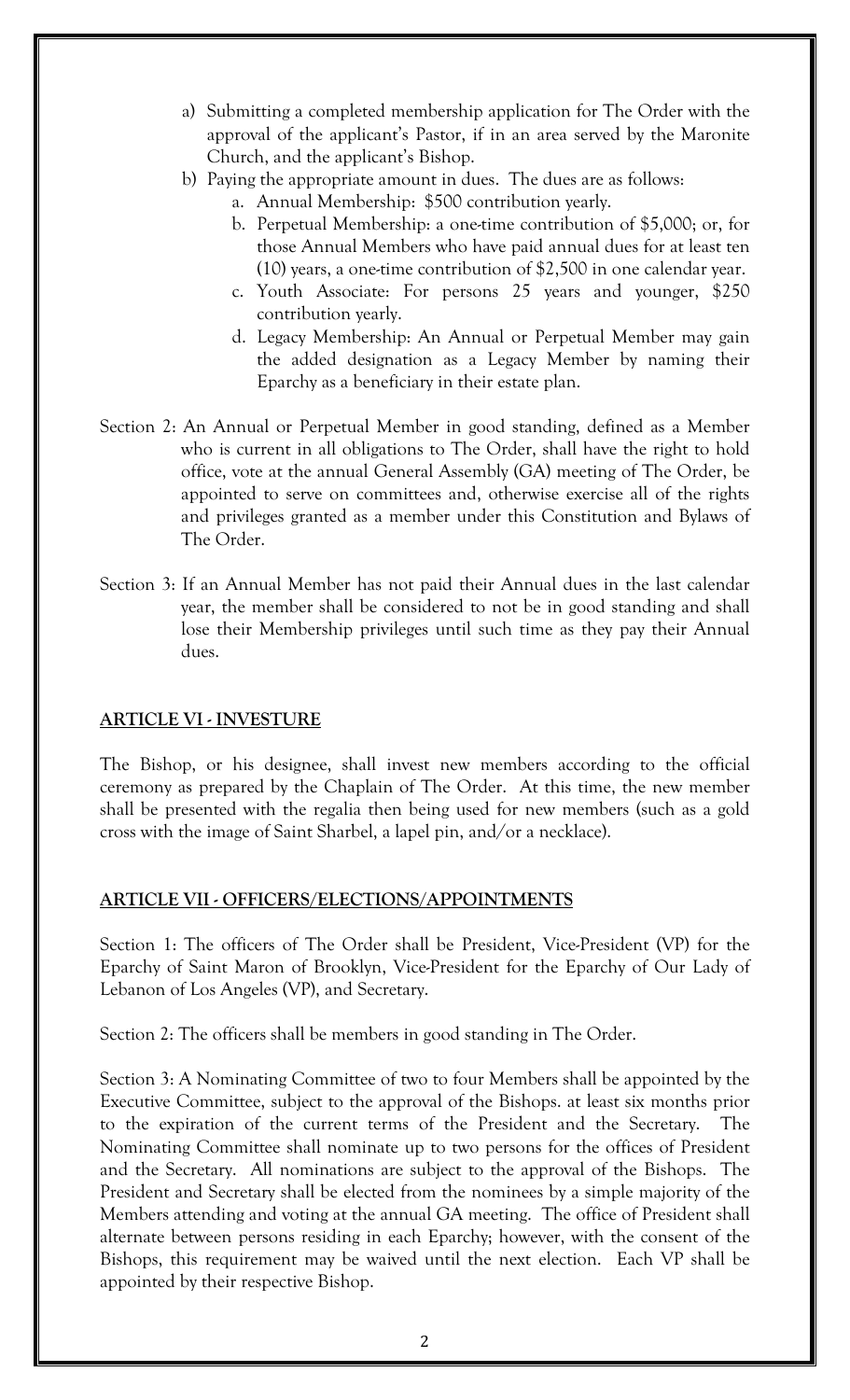Section 4: Officers shall assume their duties for a period of 2 years.

Section 5: If a vacancy occurs in the Office of President or Secretary, the Bishops shall appoint a person to fill that office until the end of that term of office.

Section 6: The Bishops shall appoint a Chaplain.

Section 7: The President may appoint special committees approved by the Executive Committee and the Bishops.

# **ARTICLE VIII - EXECUTIVE COMMITTEE**

Section 1: The Executive Committee shall consist of the President, Vice Presidents, Secretary, Chaplain, and the Bishops. Others may be invited by the President to Executive Committee meetings in an advisory/non-voting capacity.

Section 2: The Executive Committee shall meet upon the call of the President with the approval of the Bishops. A simple majority of members shall constitute a quorum. Teleconferencing and other technological means may be used in conducting meetings.

Section 3: The Executive Committee shall be the governing body of The Order during the interim between GA meetings. Acts/decisions of the Executive Committee shall have full force unless modified at the next GA meeting. The minutes of the Executive Committee meetings shall reflect all actions taken by the Executive Committee and shall be distributed to the Executive Committee as soon as possible and to the general membership at least 30 days prior to prior to the next GA meeting.

Section 4: Special meetings of the Executive Committee may be called by the Bishops or upon request of two-thirds of the members of the Executive Committee.

# **ARTICLE IX - DUTIES**

Section 1: The President, with the approval of the Bishops, shall call meetings of the Executive Committee and GA, designating the time and place of these meetings, and shall preside at all such meetings. The President or his/her delegate shall be the official representative of The Order at all eparchial events, or as requested by the Bishops. The President shall be an ex-officio member of all committees with the exception of the Nominating Committee. The President shall prepare an agenda for each meeting of The Order with the approval of the Bishops and distribute this agenda 30 days prior to the date of the meeting.

Section 2: The VPs shall perform duties as delegated by their respective Bishop or the President. In the temporary absence or disability of the President, the VP from the other Eparchy shall assume the duties of the President.

Section 3: The Secretary shall record/report the minutes of all meetings of The Order, shall report to the President on the presence or absence of a quorum and shall perform such other duties as may be delegated by the President. The Secretary shall see to the distribution of such minutes to the membership and file copies of the official documents of The Order.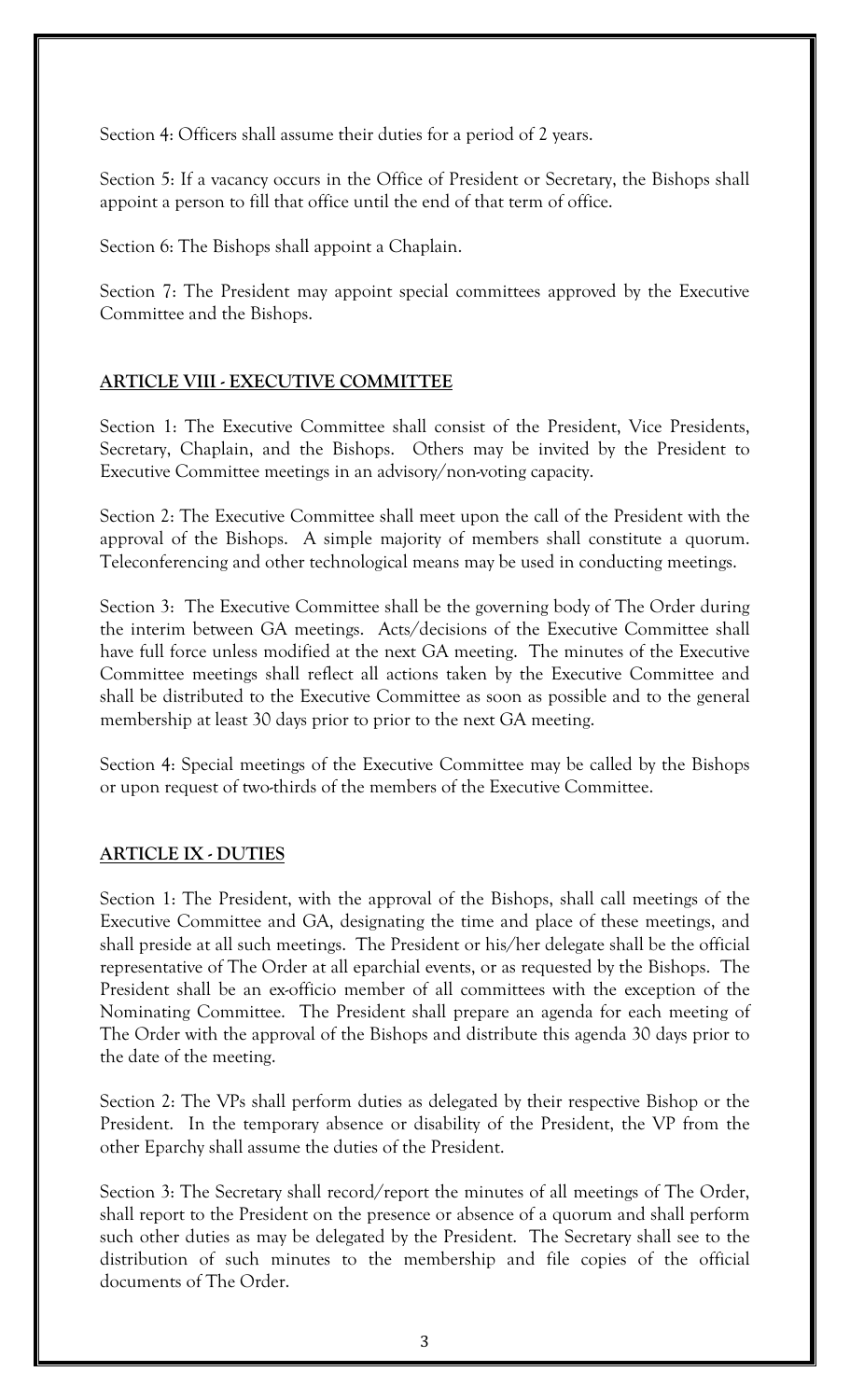Section 4: Each Chancery shall maintain the financial and membership records of The Order for its Eparchy and present a written financial report/statement at the GA meeting of The Order. Each Chancery, upon direction from the Bishop, shall disburse funds of The Order as required. The Bishops shall have full authority for their use in accordance with ARTICLE IV.

Section 5: Each Bishop shall have their own Financial Advisor on the management of funds, develop standardized financial reporting formats, and conduct an annual audit of the financial records of The Order.

Section 6: The Chaplain for The Order shall be responsible for establishing a procedure for the participation at all liturgical celebrations of The Order, such as induction ceremonies, attendance of The Order at special eparchial functions and events or its organizations, and any other such duties as mandated by the l Bishops.

## **ARTICLE X - MEETINGS**

Section 1: There shall be one annual GA meeting held on Friday during the National Apostolate of Maronites Annual National Convention at which time the annual financial reports and elections of officers, if required, will take place in accordance with Article VII.

Section 2: The President shall notify all members of The Order in writing to their last known address on record with The Order at least 30 days prior to the date of the annual GA meeting.

Section 3: The format of the GA meeting shall be determined by the Executive Committee and conducted within the rules established in the Constitution & Bylaws of The Order. At least 50 members shall be required to be present to constitute a quorum for the meeting.

## **ARTICLE XI - ORDER OF BUSINESS**

The President in consultation with the Bishops shall determine the order of business for meetings of The Order. *Robert's Rules of Order Newly Revised* shall govern the parliamentary procedure. Where said rules conflict with this Constitution and Bylaws, this Constitution and Bylaws shall prevail.

## **ARTICLE XII – STEWARDHIP OF DUES**

Section 1: The annual dues shall be deposited and invested in a legally recognized financial institution in the name of each respective Eparchy.

Section 2: Each Bishop will invest their Members' Perpetual dues in an interest-bearing or investment account from which only the earnings may be used for the purposes set forth in these Bylaws.